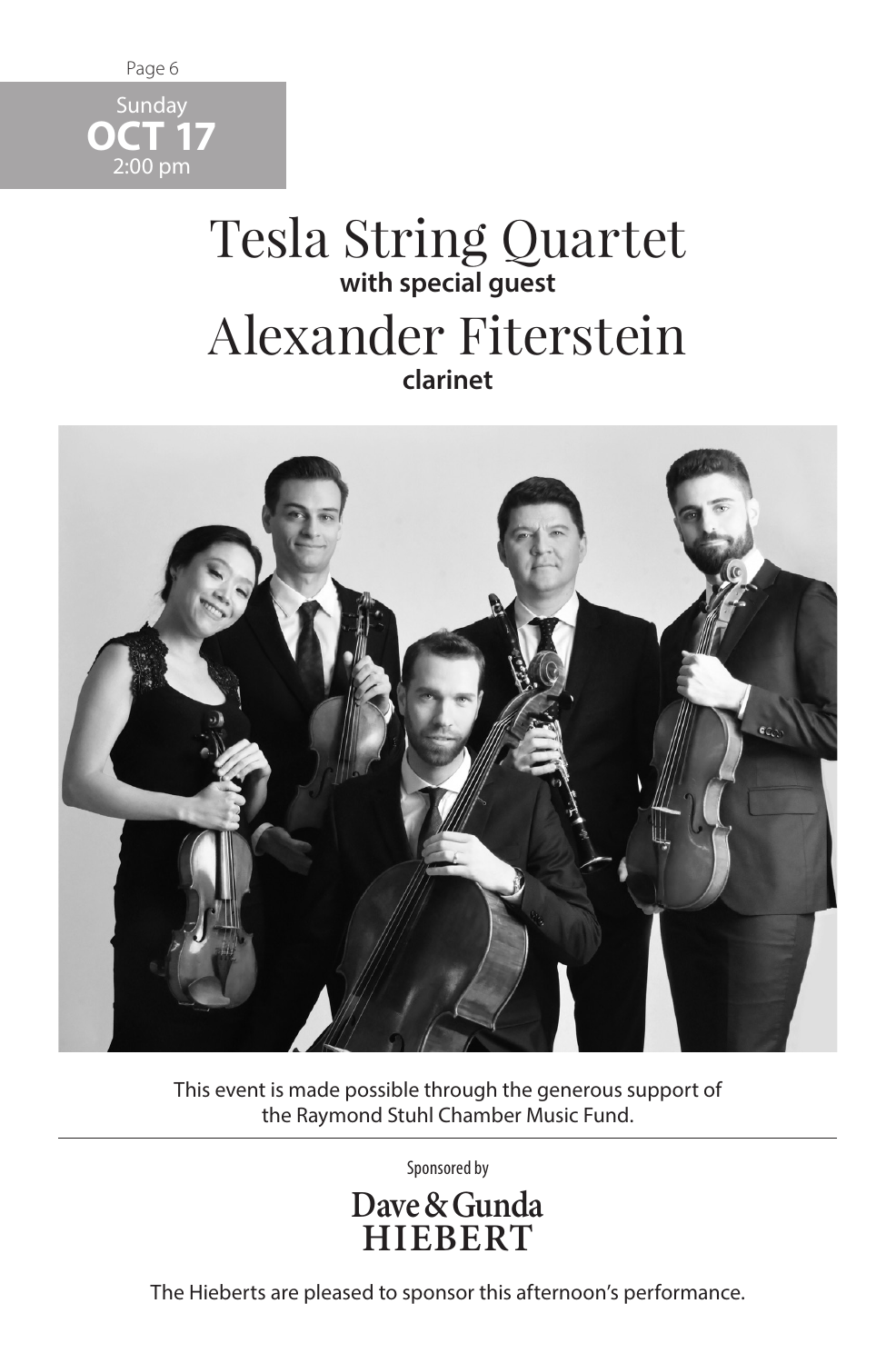**Ross Snyder,** violin **Michelle Lie**, violin **Edwin Kaplan,** viola **Serafim Smigelskiy,** cello **Alexander Fiterstein,** clarinet

## PROGRAM

| Five Bagatelles, Op. 23 Gerald Finzi (1901-1956), arr. Christian Alexander |
|----------------------------------------------------------------------------|
|                                                                            |
|                                                                            |

## **20-Minute Intermission**

Clarinet Quintet in A Major, K. 581 . . . . . . . . . . Wolfgang Amadeus Mozart (1756–1791)

The **Tesla String Quartet** is known the world over for their "superb capacity to find the inner heart of everything they play, regardless of era, style, or technical demand" *(The International Review of Music)*. From cutting-edge contemporary works to established masterpieces, the Tesla Quartet's emotive and thoughtful interpretations reveal the ensemble's deep commitment to the craft and to their ever-expanding repertoire. The quartet recognizes the power of their platform to amplify underrepresented voices and to encourage the proliferation of an equitable and just future for society as well as a hospitable climate for posterity.

Now entering its second decade, the quartet performs regularly across North America and Europe, with recent highlights including their debut at New York's Lincoln Center, a return to London's Wigmore Hall and performances at Stanford University's Bing Concert Hall as winners of the prestigious John Lad Prize. Other recent international engagements include tours of Brazil, China and South Korea. Notable festival appearances include the Banff Centre International String Quartet Festival; the Joseph Haydn String Quartet Festival at the Esterházy Palace in Fertőd, Hungary; the Mecklenburg-Vorpommern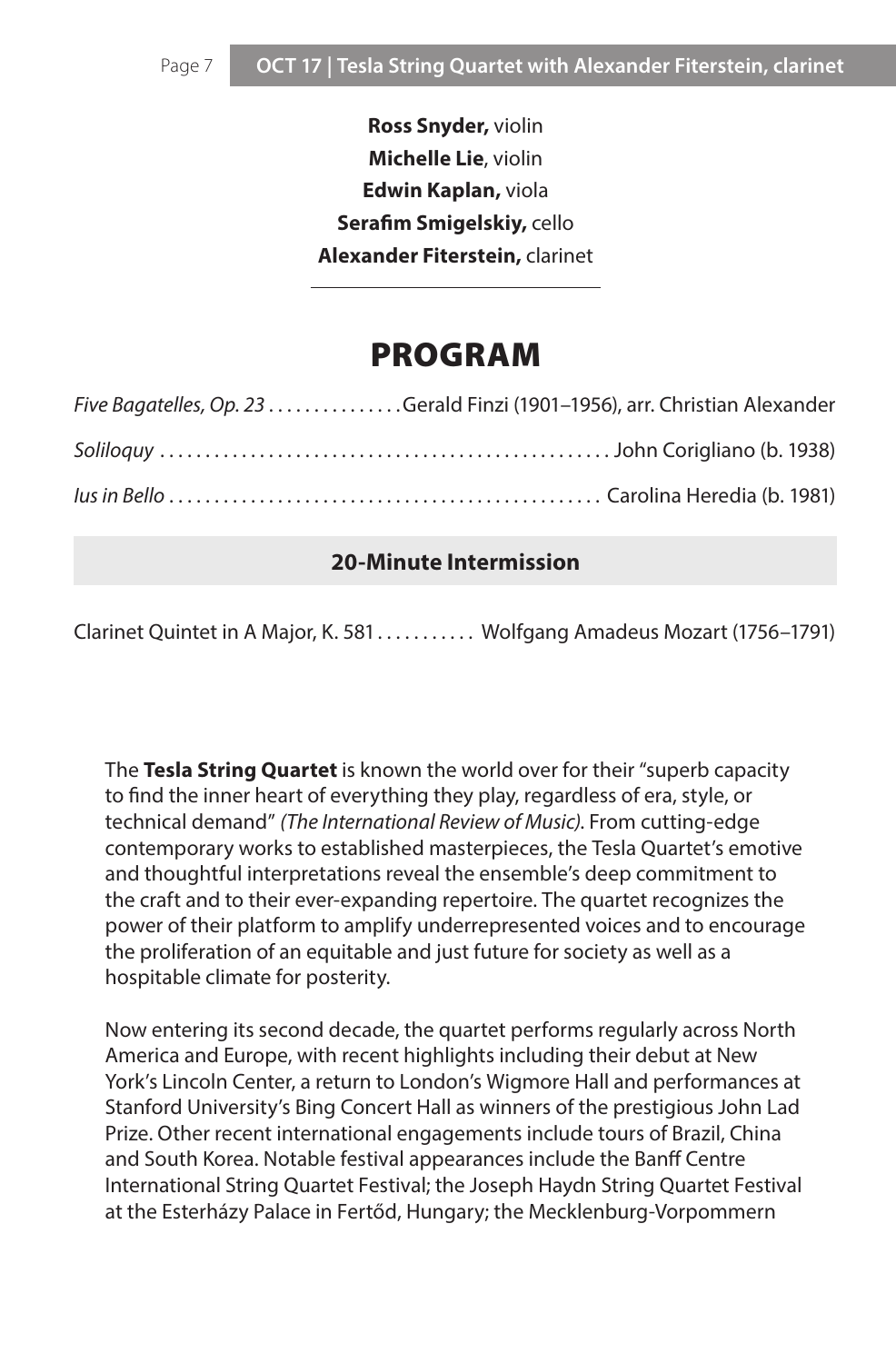Festival in Germany; and the Festival Sesc de Música de Câmara in São Paulo, Brazil. Having served as the Marjorie Young Bell String Quartet-in-Residence at Mount Allison University in New Brunswick, Canada from 2016 to 2017, the ensemble also recently completed a four-year community residency in Hickory, North Carolina, which included performances and workshops at local colleges, universities and in the public school system as well as a dedicated chamber music series.

Remaining true to their ethos, the Tesla Quartet has proved unwavering and resilient in the face of global depression. From the safety of their own homes, they overcame technological hurdles in order to cheer on the healthcare heroes of the New York Presbyterian Hospital network with weekly concerts throughout the city's darkest hours. Addressing the needs of those within the music community, the group commissioned 12 works by composers from across North America for their online series *Alternating Currents*, an homage to Beethoven and a celebration of diverse voices. The Tesla Quartet has also helped pioneer ImmerSphere, an immersive augmented reality virtual concert experience, bringing familiar community stages directly into the homes of concert-starved audiences. With renewed hope for a brighter future, the quartet is focusing its efforts in the coming seasons on inspiring climate action with the commissions of several fulllength works for string quartet that touch on different aspects of the climate crisis and recovery, in addition to premiering Jeff Nytch's piece decrying deforestation, *Song of the Lorax.*

In 2018, the Tesla Quartet released its debut album of *Haydn, Ravel, and Stravinsky* quartets on the Orchid Classics label to critical acclaim. *BBC Music Magazine* awarded the disc a double five-star rating and featured it as the "Chamber Choice" for the month of December, and *Gramophone* praised the quartet for its "tautness of focus and refinement of detail." They released their second disc on the Orchid Classics label in October 2019, *Joy & Desolation*, a collaboration with clarinetist Alexander Fiterstein, featuring quintets by Mozart, Gerald Finzi, John Corigliano and Carolina Heredia. *The Classic Review* raved, "From the outset, the quartet plays as a single instrument. Their sound is balanced across registers, their timbres and articulations matched," and *The ArtsFuse* called it "a compelling, diverse album from one of the best chamber ensembles (and clarinetists) out there."

The ensemble builds upon years of early success at numerous competitions, including multiple top prizes at the prestigious 2016 Banff International String Quartet Competition, 2015 International Joseph Haydn Chamber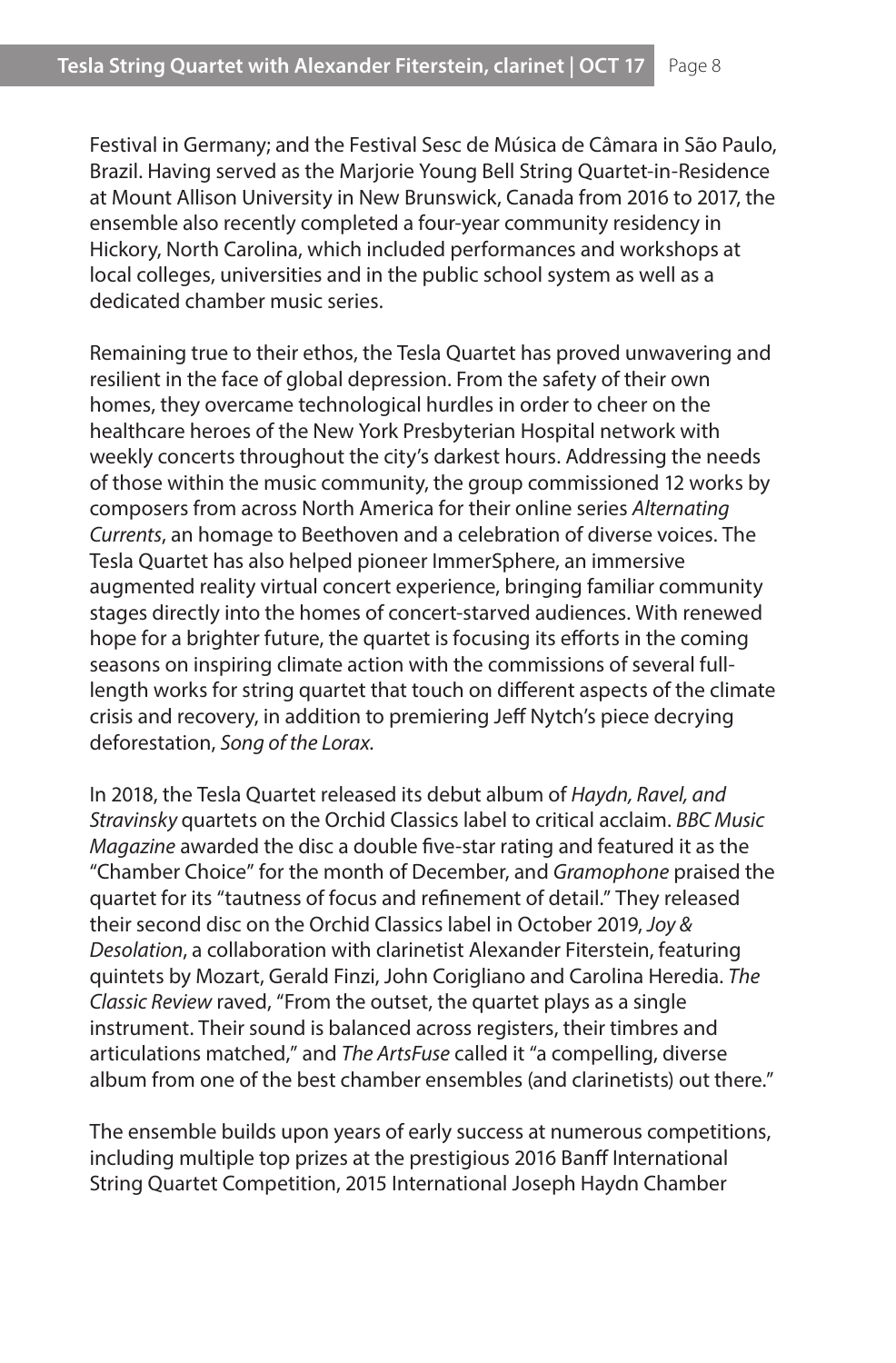Music Competition and 2012 Wigmore Hall London International String Quartet Competition. The group originally formed at The Juilliard School in 2008 and quickly established itself as one of the most promising young ensembles in New York, winning Second Prize at the J.C. Arriaga Chamber Music Competition only a few months after its inception. From 2009 to 2012, the quartet held a fellowship as the Graduate String Quartet-in-Residence at the University of Colorado-Boulder, where they studied with the worldrenowned Takács Quartet. They have also held fellowships at the Aspen Music Festival's Center for Advanced Quartet Studies, the Britten-Pears Young Artist Program and the Norfolk Chamber Music Festival.

**Clarinetist Alexander Fiterstein** is considered one of today's most exceptional artists. Fiterstein has performed in recital, with distinguished orchestras and with chamber music ensembles throughout the world. He won first prize at the Carl Nielsen International Clarinet Competition and received the prestigious Avery Fisher Career Grant Award. *The Washington Post* has described his playing as "dazzling in its spectrum of colors, agility and range. Every sound he makes is finely measured without inhibiting expressiveness," and *The New York Times* described him as "a clarinetist with a warm tone and powerful technique."

As soloist, he has appeared with the Czech, Israel, Vienna and St. Paul Chamber Orchestras, Belgrade Philharmonic, Danish National Radio Symphony, Tokyo Philharmonic, China National Symphony Orchestra, KBS Orchestra of South Korea, Jerusalem Symphony, Orchestra of St. Luke's at Lincoln Center, Kansas City Symphony and the Simon Bolivar Symphony Orchestra of Venezuela. He has performed in recital on the Music at the Supreme Court Series, the Celebrity Series in Boston, the Isabella Stewart Gardner Museum, the Kennedy Center, the Louvre in Paris, Suntory Hall in Tokyo, Tel Aviv Museum and NYC's 92d Street Y.

A dedicated performer of chamber music, Fiterstein frequently collaborates with distinguished artists and ensembles, and he regularly performs with the prestigious Chamber Music Society of Lincoln Center. Among the highly regarded artists he has performed with are Daniel Barenboim, Yefim Bronfman, Mitsuko Uchida, Richard Goode, Emanuel Ax, Marc-Andre Hamelin, Pinchas Zukerman and Steven Isserlis. Fiterstein performed with the Dover, Pacifica, Jerusalem and Shanghai String Quartets as well as with Ensemble Wien-Berlin. He spent five summers at the Marlboro Music Festival and appeared at the Caramoor, Moab, Music@Menlo, Montreal, Toronto, Jerusalem and Storioni Chamber Music Festivals.